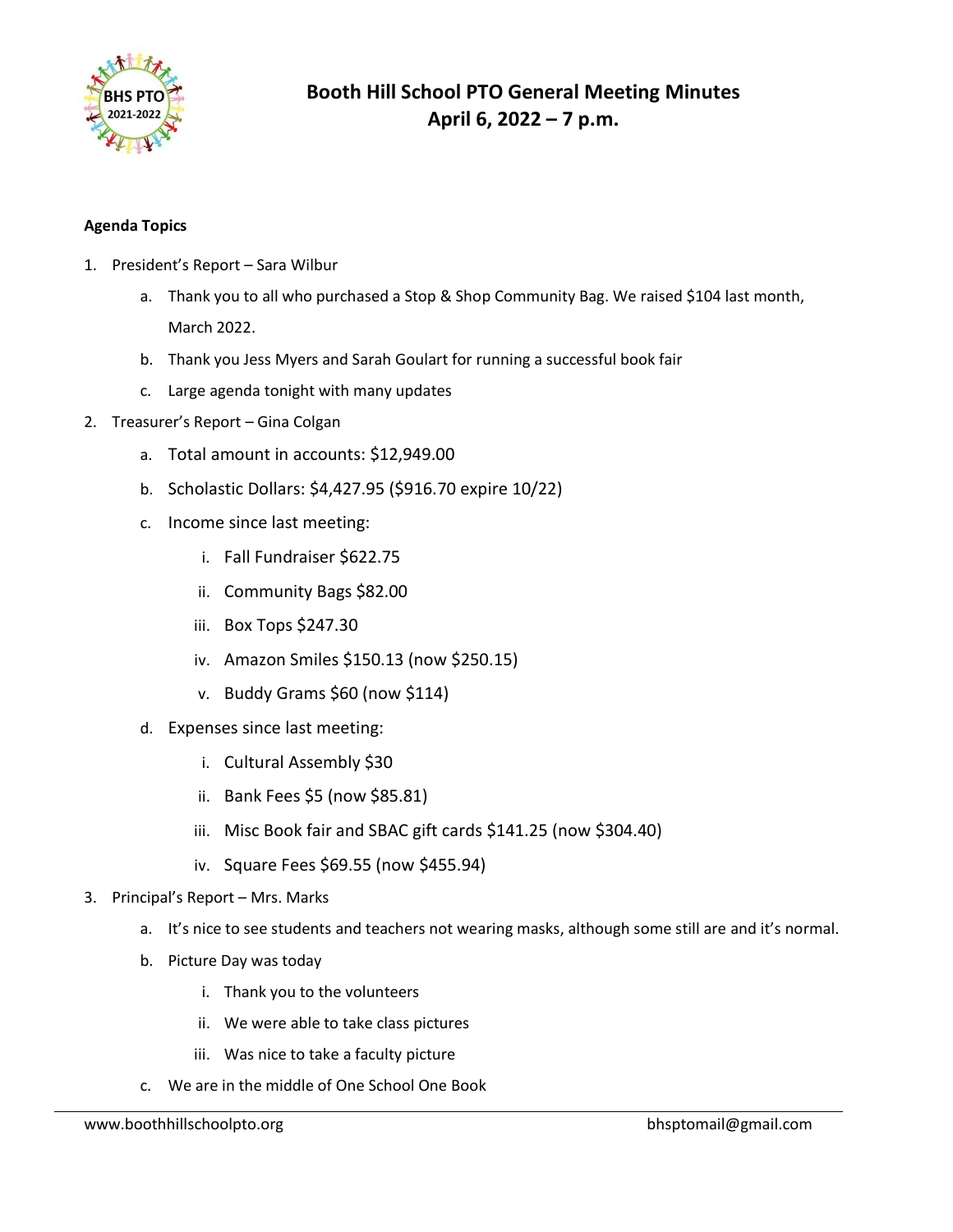

- i. Everyone is enjoying the trivia
- ii. We love the Stumpy pictures on Facebook
- iii. We will be collecting the books once it ends
- d. Run Club starts again on April 21. We have not been able to do this in a few years since the pandemic.
- e. SBAC testing for grades 3 & 4 starts on April 28
	- i. Thank you PTO for donating ice cream gift cards
	- ii. Will have raffles 3-4 different days and each grade will get 5 gift cards
- f. Implemented the Golden Paw Award for Freckle, IXL, and Lexia
	- i. BHS is meeting all usage requirements and has seen so much growth
- g. Will have a Kindergarten Celebration of Learning in June
- h. Mrs. S is planning field day in June and volunteers will be allowed
- i. Field trips are being planned for certain grades
	- i. Kindergarten planning a field trip to a farm and ties in with Wit and Wisdom
- j. Will have an EOY musical performance
- k. 4<sup>th</sup> Grade will have a celebration in June
- l. Now is the time to talk to our Aldermen about the budget. We will have more kids next year. As of now we have 62 incoming kindergarteners.
- 4. Teacher Representatives Mrs. Grabarz, Ms. Testani
	- a. Thank you for the cultural assembly
	- b. Thank you for the book fair
	- c. Thank you for the OSOB raffle
	- d. We took class photos
	- e. 2<sup>nd</sup> grade is planning a field trip to the Beardsley Zoo and it will be integrated with a writing lesson and scavenger hunt
- 5. Book Fair Update Sarah Goulart and Jessica Myers (Scholastic Dollars)
	- a. Over \$7,100 in sales this last book fair
	- b. \$5300+ in scholastic dollars and \$916 will expire in October
	- c. Fall fair as of now is scheduled for October 11-15 but may want to move out a week to align with conferences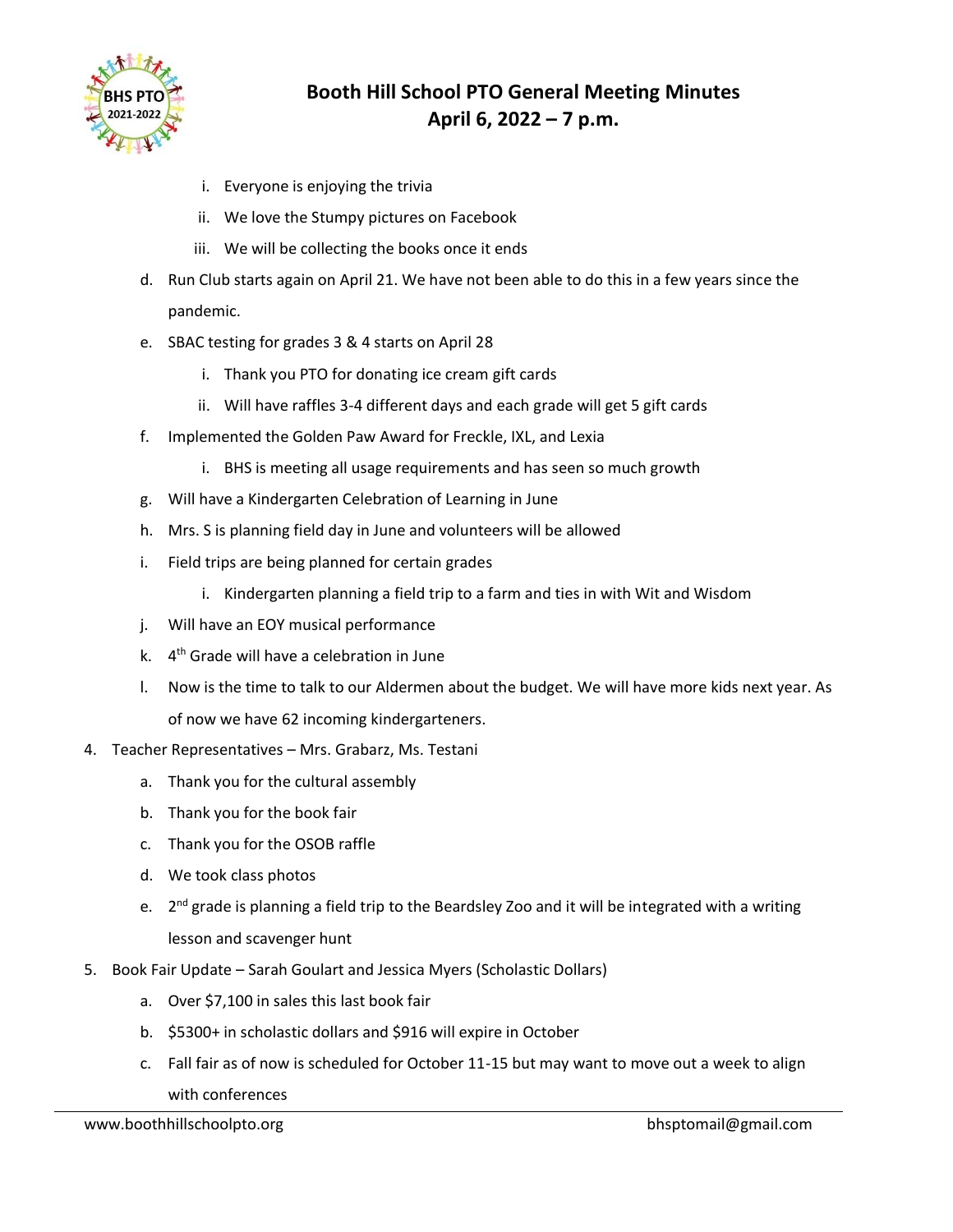

- 6. Birthday Books Dana Wirth and JoAnn Vasser
	- a. Received \$500 worth of birthday books from the Book Fair
- 7. Yearbook Lisa Twarog
	- a. So far, approximately 80 yearbooks and 20 4th grade special messages were purchased. Orders can be submitted on the PTO Square site at \$20 per yearbook and \$5 per special message for the 4th graders. The order deadline is Friday, April 22.
	- b. All pictures on the shared drive Mrs. Marks set up have been uploaded into Jostens. A reminder to teachers to add any additional pictures as soon as possible.
	- c. Lisa will be going to the school after April break to take some outside pictures to include in the yearbook as well.
- 8. Community Outreach Dana Wirth and Tony Persaud
	- a. Next event is a Book Drive April 19-29. Books will be donated to Next Chapter Books.
- 9. Flocking Barbara Falkowski and Michelle Falzarano
	- a. Will start after spring break once weather is warmer
	- b. Will have a signup genius for volunteers to flock
	- c. Donations will go toward art supplies for Mrs. Fernandes
- 10. Restaurant Night Michelle Falzarano
	- a. Catano's Cocina in Huntington Plaza, April 28 from 11:30-8:00
	- b. 15% of sales go to BHS PTO
- 11. Mother's Day Plant Sale JoAnn Vasser and Sara Widomski
	- a. Thursday, May 5
	- b. We are using Glendale Farms in Milford
	- c. Assuming restrictions do not change, we will need volunteers
- 12. Sweetheart Dance Jennifer Severs
	- a. Will be held April 29, starting to plan now
- 13. Mother Son Event
	- a. Need to determine chair, choose date, possible options are something like Urban Air or outside field day like event
- 14. Fun Run Heather Kapp
	- a. Trying to determine contact at SHS to lock in date. Mrs. Marks suggest Scott Snell